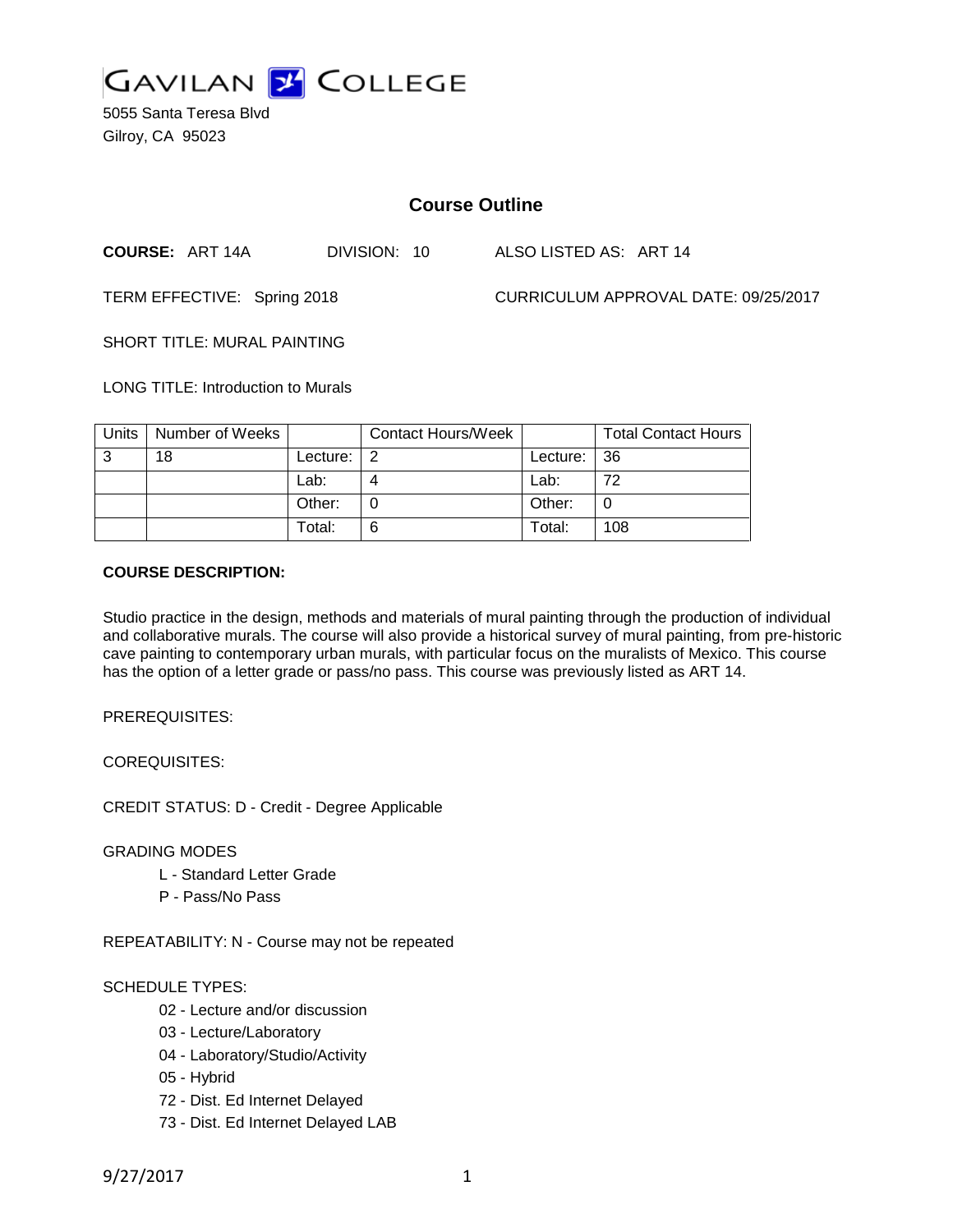## **STUDENT LEARNING OUTCOMES:**

1. Identify and discuss, in written and oral form, historical and cultural styles of murals and how they relate to contemporary public art production.

Measure of assessment: written analysis; oral presentation

2. Demonstrate effective workshop facilitation skills including lesson preparation and delivery to diverse populations.

Measure of assessment: presentation; demonstration

Appraise and differentiate cultural and artistic elements of murals from eastern and

3. Mesoamerican periods and apply them to contemporary mural production processes.

Measure of assessment: written analysis; oral presentation

4. Demonstrate the elements of original design through creation of finished sketches for mural projects that demonstrate the Value and Color theories as they pertain to mural production.

Measure of assessment: projects; exercises; demonstration

5. Demonstrate creative thought, critical judgment and integrated ideas of design and composition. Measure of assessment: performance; demonstration

6. Appraise their final mural projects, and critically analyze the design, composition, expressive content and impact, and stylistic and historical influences, if any.

Measure of assessment: projects; exercises; demonstration

7. Identify suitable mural location, considering weather, orientation and wall stability

Measure of assessment: homework, written and oral presentation

8. Articulate verbally and in written reports, documented rationale for the sources, ideas and inspirations behind his/her mural designs.

Measure of assessment: written analysis; oral presentation; performance

9. Analyze and critique verbally and in written form his/her mural designs and the works of others in classroom critique sessions

Measure of assessment: written analysis; oral presentation; performance

10. Analyze and critique verbally and in written form his/her mural designs and the works of others in classroom critique sessions

Measure of assessment: written analysis; oral presentation; performance

### **CONTENT, STUDENT PERFORMANCE OBJECTIVES, OUT-OF-CLASS ASSIGNMENTS**

Curriculum Approval Date: 09/25/2017

WEEK 1 6 HOURS

LECTURE:

Introduction to murals, processes and materials Lab:

Group discussions on idea and theme development

### **Out of Class Assignments:**

Read and analyze assigned text on mural process and materials.

Student Performance Objectives:

Students collaborate on developing a theme through group activities

designed to foster collaborative agreement; participating in class

discussions pertaining to group themes, and

written responses as assigned.

WEEK 2 6 HOURS

LECTURE:

Introduction to Asian murals.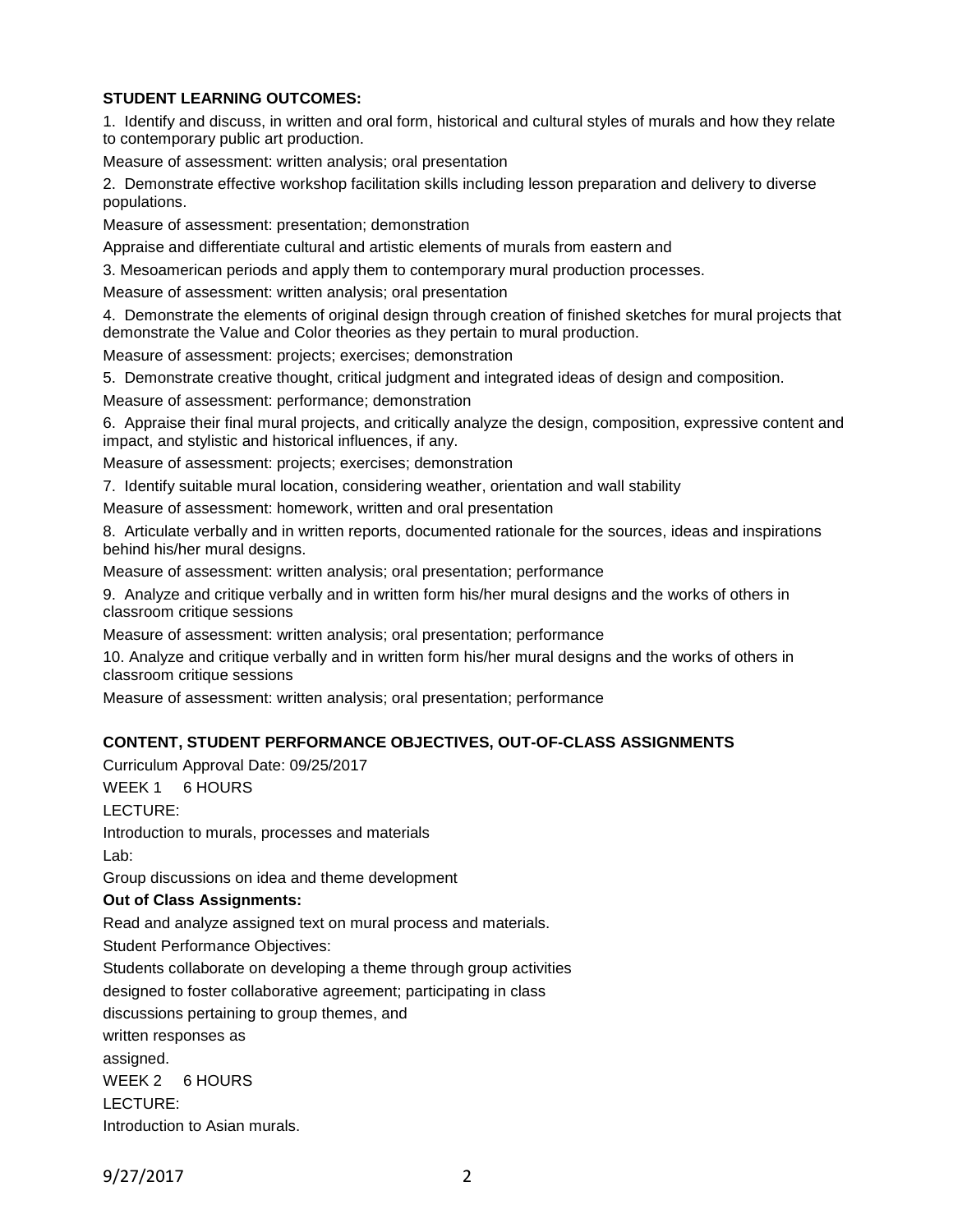Lab: Introduction to collage as a mural design building technique. Out of Class Assignments: Read and analyze assigned text on murals of Asia. Create a series of collages using pre-established theme as a source. Student Performance Objectives: Students analyze, demonstrate and apply collaging techniques and concepts introduced by creating preliminary collagel mural designs, participating in class discussions pertaining to individual and peer mural designs, and written responses as assigned. WEEK 3 6 HOURS LECTURE: Introduction to Native American murals. Lab: Introduction of computer design as a mural design building technique by manipulating collaged images. Out of Class Assignments: Read and analyze assigned text on murals of Native American murals. Create a digital version of collaged images. Student Performance Objectives: Students analyze, demonstrate and apply digital media image manipulation creating a preliminary digital mural design based on a previous collage, participating in class discussions pertaining to individual and peer mural designs, and written responses as assigned. WEEK 4 6 HOURS LECTURE: Introduction to Egypt, ancient Middle East, and Roman murals. Lab: Continue computer design as a mural design building technique by manipulating collaged images. Out of Class Assignments: Read and analyze assigned text on murals. Continue creating a digital version of collaged images. Student Performance Objectives: Students analyze, demonstrate and apply digital media image manipulation creating a preliminary digital mural design based on a previous collage, participating in class discussions pertaining to

individual and peer mural designs, and written responses as assigned.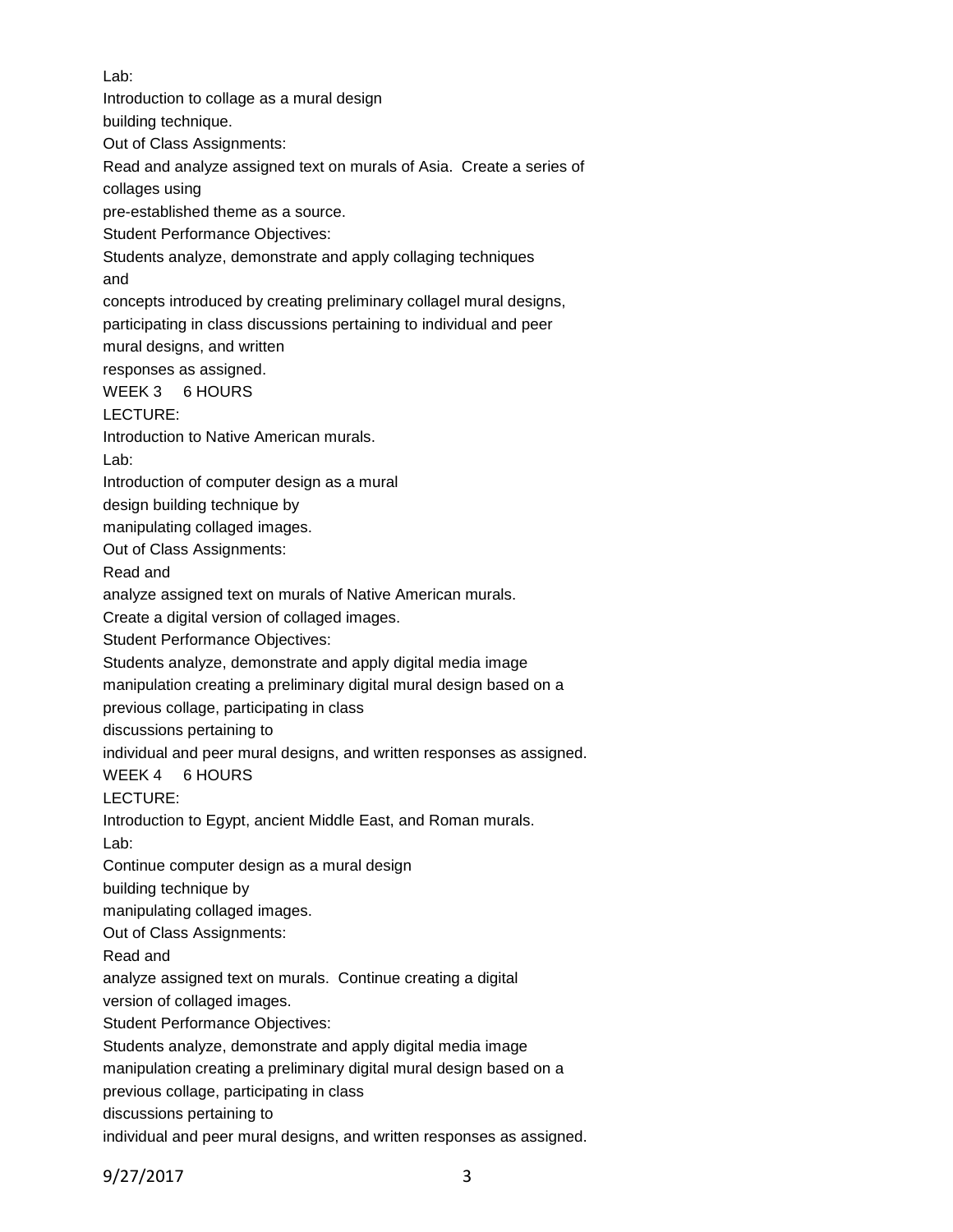WEEK 5-6 12 HOURS LECTURE: Introduction to Maya and Aztec murals. Lab: Compositional considerations for specific to murals: architectonics, audience, location, community; scale and editing as tools for finalizing mural design. Create a scale model of mural design's compositional outline to pre-determined wall size. Out of Class Assignments: Read and analyze assigned text on murals of Maya and Aztec murals. Create a final compositional murals design to scale of pre-determined wall size. Student Performance Objectives: Students analyze, demonstrate and apply mural design elements be creating an outline of their final mural design to scale; participating in class discussions pertaining to individual and peer mural designs, and written responses as assigned. WEEK 7-8 12 **HOURS** LECTURE: Introduction to Early Christian and Byzantine murals. Lab: Introduction of value as a mural design building technique by considering strong directional lighting Out of Class Assignments: Read and analyze assigned text on murals of Early Christian and Byzantine murals. Create a value study of their mural design. Student Performance Objectives: Students analyze, demonstrate and apply directional lighting techniques to their mural designs; participating in class discussions pertaining to individual and peer mural designs, and written responses as assigned. WEEK 8-9 12 HOURS Lecture: Introduction to the Renaissance murals Describe the Color Study design process. Show examples of student work, video, slides, textbook, and color study processes and materials. Demonstrate the use of tools and materials that are used for creating color study mural designs. Describe particular material and conceptual problems associated with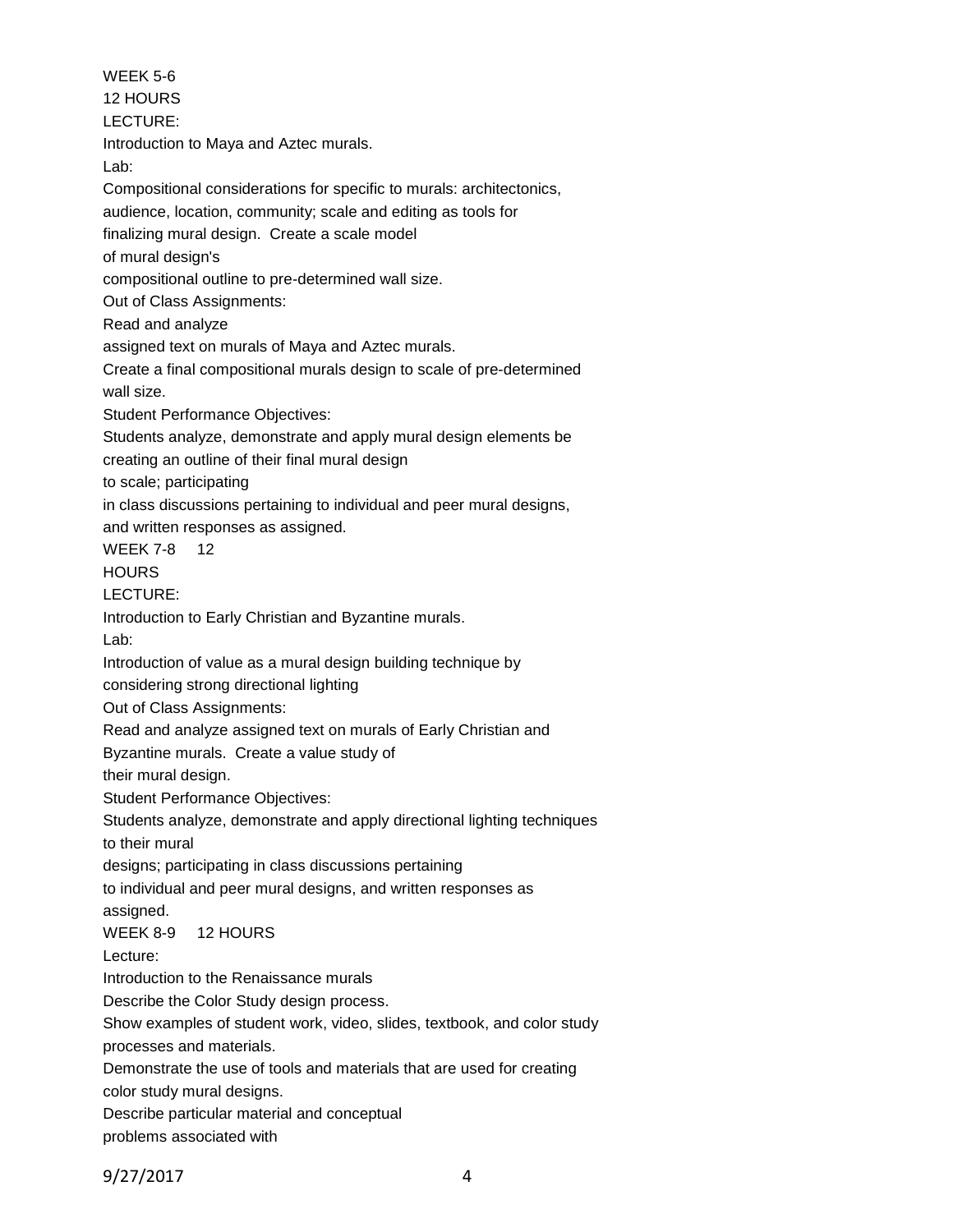color studies.

Demonstrate ways to correct for color study problems.

Lab:

Work on exercises and mural design color studies.

Critique and discussion of color studies.

Out of Class Assignments:

Work on preliminary sketches for color studies.

Reading assignment from textbook and/or handouts that addresses color

studies; the history of Renaissance murals.

Student Performance Objectives:

Students analyze, demonstrate and apply color study techniques and

concepts introduced by creating a finished

color study of their mural

design in watercolor or pastels; participating in class discussions

pertaining to individual and peer drawings, and written responses as assigned.

WEEK 10 6 HOURS

Lecture:

\*Introduction Baroque murals of the 17th

century; materials used in

murals; wall and panel preparations

\*Describe the Panel Preparation project and show examples of student

work, CD/DVD

images, video, slides, textbook, and murals that use wood

panels as a ground for creating murals.

\*Demonstrate the use of tools and materials that are used for

preparing

wood panels.

\*Describe particular material and conceptual problems that may arise.

\*Demonstrate ways to correct wood

panel problems.

Lab:

Work on wood panel preparations.

Out of

Class Assignments:

Work on wood panel preparations.

Reading assignment from textbook and/or handouts that

addresses the

murals of the Baroque.

Student Performance Objectives:

Students fully prepare

wood panels to withstand the elements; written

responses as assigned.

WEEK 10-11 6 HOURS

Lecture:

Introduction to Mexican history and the Mexican Muralist movement of

the early 20th century

\*Introduction graphical enlargement techniques in mural layout.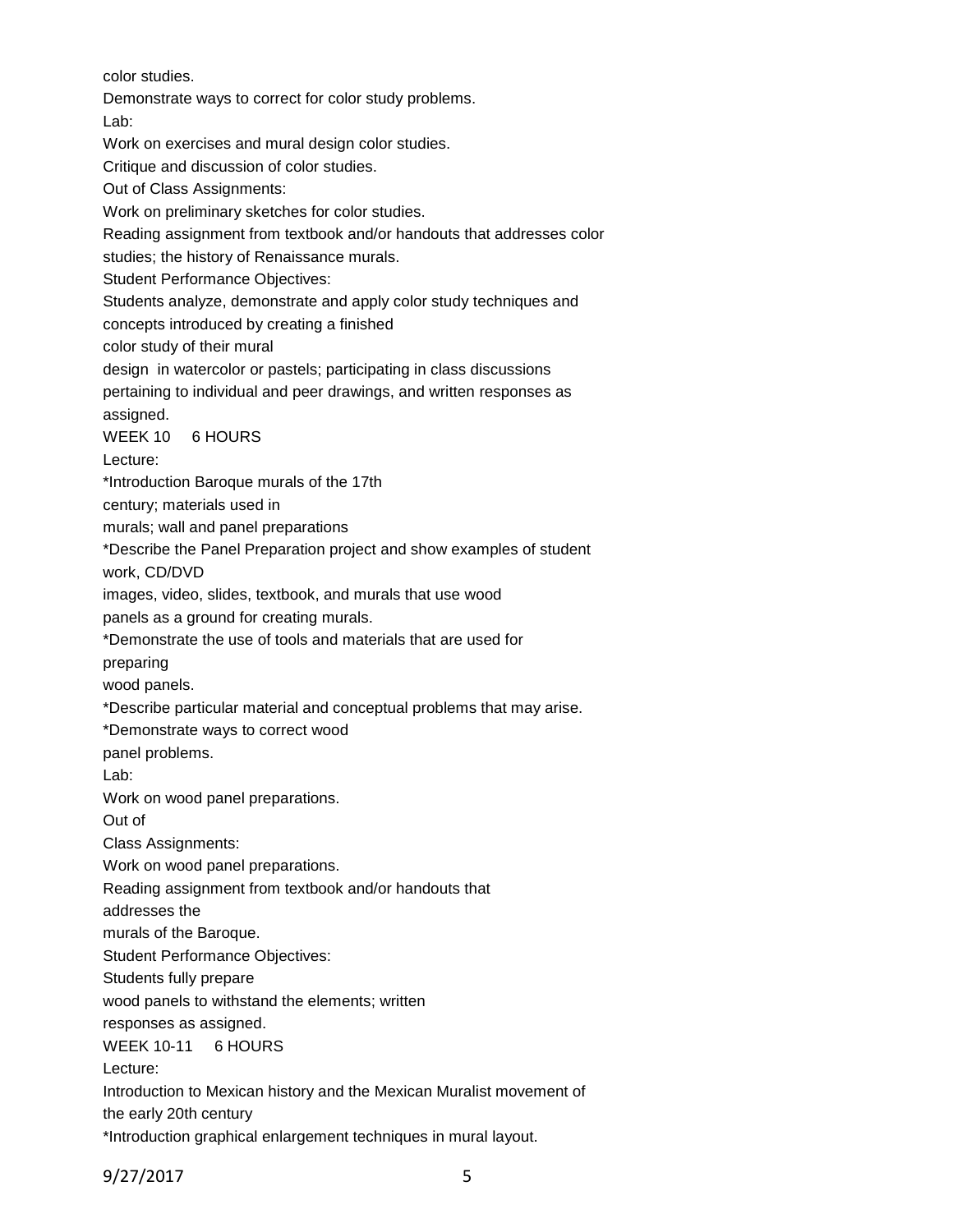\*Describe the Graphical enlargement project and show examples of the process. \*Demonstrate the use of tools and materials that are used for graphical enlargements. \*Describe particular material and conceptual problems that may arise. Lab: Work on Graphical Enlargement project: on site in community. Out of Class Assignments: Work on completing mural layout via graphical enlargement. Reading assignment from textbook and/or handouts that addresses the Mexican Muralists. Student Performance Objectives: Students analyze, demonstrate and apply painting techniques and concepts introduced by creating paintings that use impasto to create expressive paintings; participating in class discussions pertaining to individual peer paintings; written responses as assigned. WEEK 11-12 12 HOURS Lecture: Introduction to the early 20th century murals in the United States \*Introduction glazing/wash techniques as a background and modeling tool. \*Describe the Glazing project and show examples of student work, CD/DVD images, video, slides, textbook, and mural processes that use glazing/washes to create backgrounds and form. \*Demonstrate the use of tools and materials that are used for creating glazes and transparencies in painting. \*Describe particular material and conceptual problems that may arise. \*Demonstrate ways to correct glazing problems. Lab: Work on site painting the mural background using glazing and washes. Critique and discussion of mural progress. Out of Class Assignments: Work on site with washes/glazes. Reading assignment from textbook and/or handouts that addresses early 20th century murals in the United States. Student Performance Objectives: Students analyze, demonstrate and apply painting techniques and concepts introduced by collaboratively working together to paint the background of the mural; participating in class discussions pertaining to the murals progress; written responses as assigned.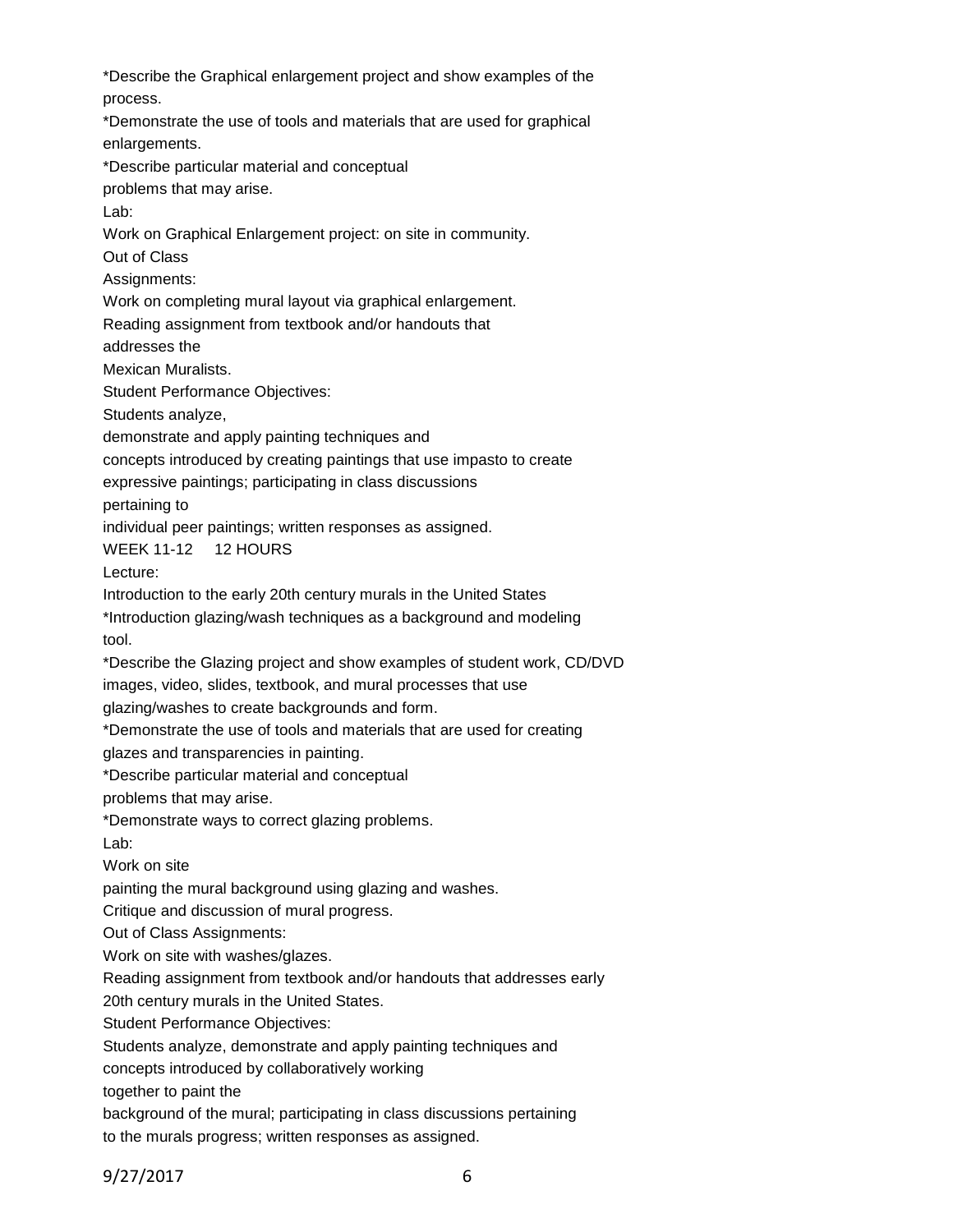WEEK 13-14 12 **HOURS** Lecture: Introduction to the Civil Rights Mural movement (50s, 60s, and 70s) Describe and demonstrate the use of opaques and impasto as a mural painting technique Describe the integration of opaques and impasto to the mural project. Show examples of student work, CD/DVD images, video, slides, textbook, and painting processes that use opaques and impasto in murals. Demonstrate the use of tools and materials that are used for creating murals using opaques and impasto. Describe particular material and conceptual problems associated with opaque and impasto techniques. Demonstrate ways to correct for opaque and impasto problems. Lab: Work on site implementing opaque and impasto painting techniques to the mural. Critique and discussion of mural progress. Out of Class Assignments: Work on site painting with opaque and impasto techniques. Reading assignment from textbook and/or handouts that addresses the history of the Civil Rights Mural movement. Student Performance Objectives: **Students** analyze, demonstrate and apply painting techniques and concepts introduced by painting on site; participating in class discussions pertaining to the murals progress; and written responses as assigned. WEEK 15-16 6 HOURS Lecture: Introduction to the history of community-based mural processes (70s to present) and the urban graffiti mural movement (80s to the present) Describe and demonstrate the final painting stages for a mural: cleanup, modeling, details, legend. Show examples of student work, CD/DVD images, video, slides, textbook, and final mural painting processes. Demonstrate the use of tools and materials that are used for final painting of murals. Lab: Work on site with final painting stages of the mural; work collaboratively to organize a community mural unveiling. Out of Class Assignments: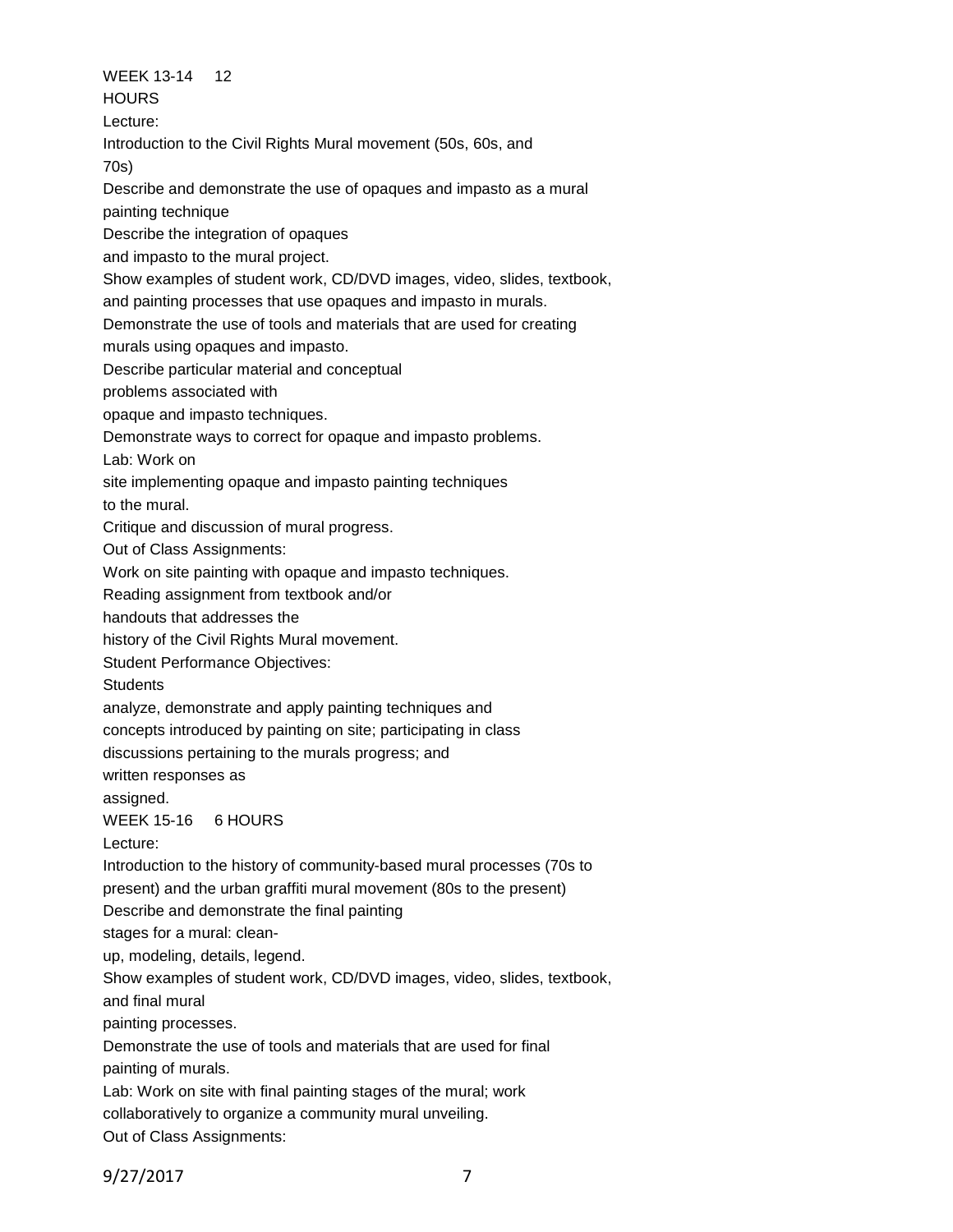Work on site. Make preparations for community mural unveiling. Reading assignment from textbook and/or handouts that addresses topics covered. Student Performance Objectives: Students analyze, demonstrate and apply painting techniques and concepts introduced by assisting in completing the mural; participating in class discussions pertaining to the mural progress, and written responses as assigned. WEEK 17 6 HOURS Lecture: Varnishes and other protective coats for public murals; conservation efforts and processes Show examples of murals at various stages of deterioration via, CD/DVD images, video and slides. Demonstrate the use of tools and materials used for applying varnishes to murals. Describe particular material problems associated with varnishes and other protective coats. Lab: Work on site applying varnish to completed mural. Final preparations for mural unveiling. Out of Class Assignments: Work on site. Reading assignment from textbook and/or handouts that addresses varnishes and conservation efforts and processes. Student Performance Objectives: Students analyze, demonstrate and apply varnishing techniques on the mural; participating in class discussions pertaining to the mural progress and written responses as assigned. WEEK 18 2 HOURS Final mural unveiling in the community; written

### **METHODS OF INSTRUCTION:**

Lecture, video, digital presentations, internet, examples, demonstrations, lab exercises, critiques and class discussions.

OUT OF CLASS ASSIGNMENTS:

Required Outside Hours:

Assignment Description: Out of Class assignments are included in the Content portion of the course outline.

### **METHODS OF EVALUATION:**

Writing assignments Percent of total grade: 10.00 % Writing assignments: 10% - 20% Written homework Term papers Other: Visual Journal entries & notes for mural process.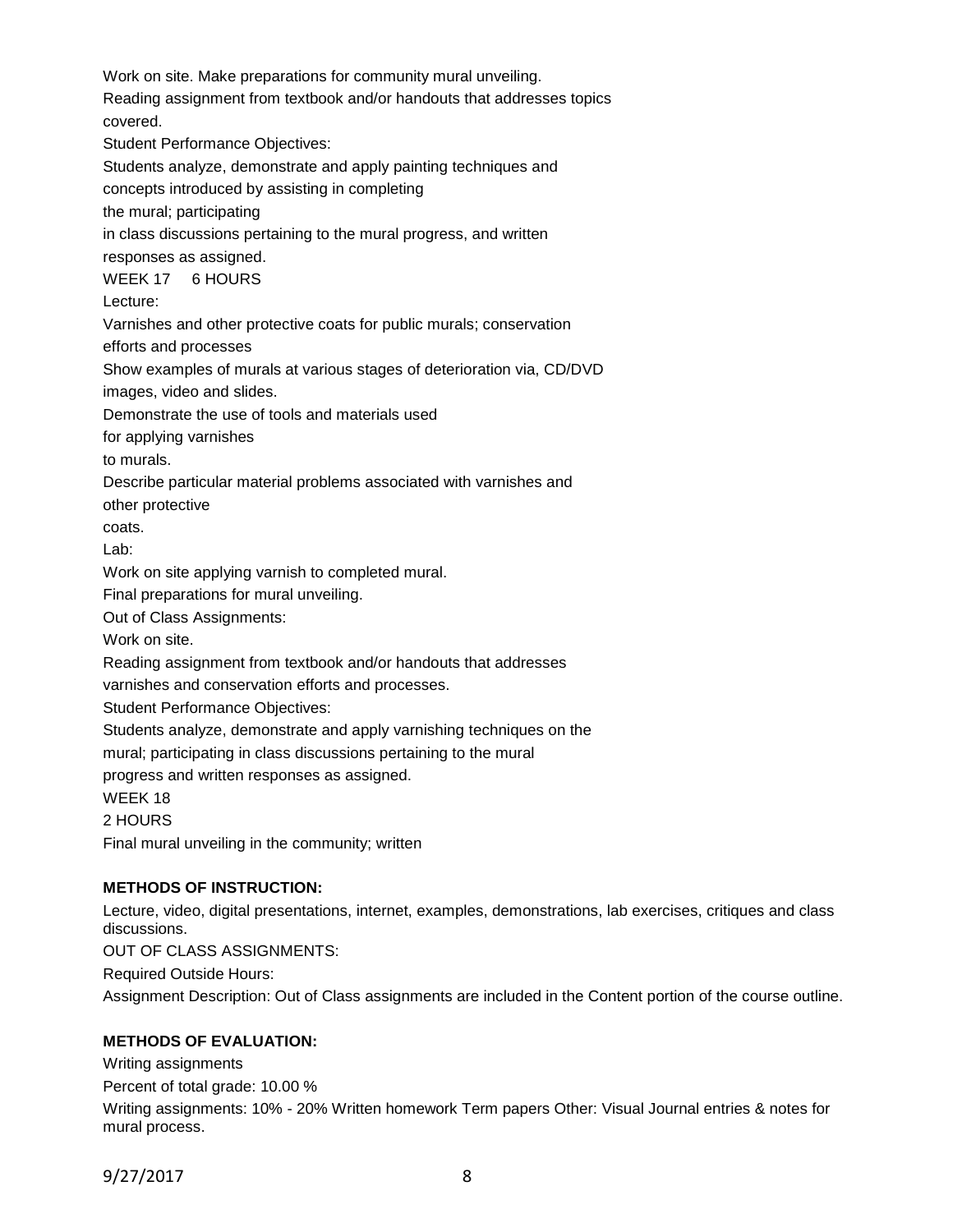Problem-solving assignments

Percent of total grade: 10.00 %

Problem-solving demonstrations: 10% - 20% The types of skill demonstrations required: Class performance Field work Other: Critique & discussion, visual journal, designs

Skill demonstrations

Percent of total grade: 10.00 %

Skill demonstrations: 10% - 20% Class performance Field work Other: Critique & discussion, visual journal, designs

Objective examinations

Percent of total grade: 10.00 %

Objective examinations: 10% - 20% Multiple choice True/false Matching items Completion

Other methods of evaluation

Percent of total grade: 40.00 %

Other methods of evaluation: 40% - 50% Finished cumulative portfolio of mural design sketches demonstrating an understanding & application of mural techniques and design concepts.

### **REPRESENTATIVE TEXTBOOKS:**

Required Representative Textbooks

Anreus, Alejandro; Leonard Folgarait; Robin Adele Greely. Mexican Muralism: A Critical History. University of California Press,2012.

Reading Level of Text, Grade: Reading level of text: 13+ grade Verified by: Verified by:a. rosette

### **ARTICULATION and CERTIFICATE INFORMATION**

Associate Degree: GAV C1, effective 201470 GAV F, effective 201470 CSU GE: CSU C1, effective 201470 IGETC: CSU TRANSFER: Transferable CSU, effective 201470 UC TRANSFER: Transferable UC, effective 201470

SUPPLEMENTAL DATA: Basic Skills: N Classification: Y Noncredit Category: Y Cooperative Education: Program Status: 1 Program Applicable Special Class Status: N CAN: CAN Sequence: CSU Crosswalk Course Department: ART CSU Crosswalk Course Number: 14A Prior to College Level: Y Non Credit Enhanced Funding: N Funding Agency Code: Y